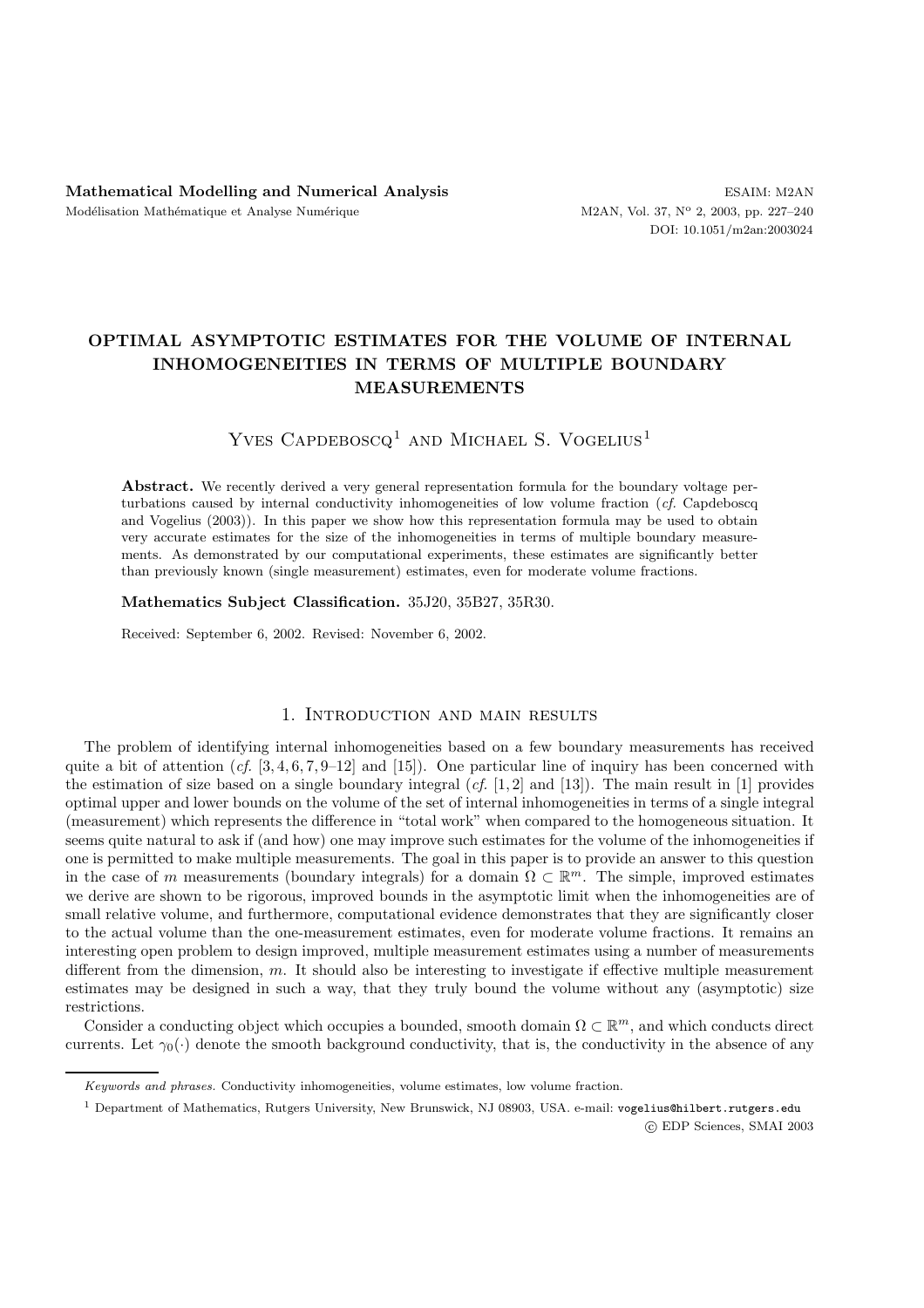inhomogeneities. We suppose that

$$
0 < c_0 \le \gamma_0(x) \le C_0 < \infty, \quad x \in \Omega
$$

for some fixed constants  $c_0$  and  $C_0$ . The function  $\psi$  denotes the imposed boundary current. It suffices that  $\psi \in H^{-1/2}(\partial\Omega)$ , with  $\int_{\partial\Omega}\psi \,d\sigma = 0$ . The background voltage potential, U, is the solution to the boundary value problem

$$
\nabla \cdot (\gamma_0(x)\nabla U) = 0 \quad \text{in } \Omega,
$$
  

$$
\gamma_0(x)\frac{\partial U}{\partial n} = \psi \quad \text{on } \partial\Omega.
$$
 (1)

Here *n* denotes the unit outward normal to the domain  $\Omega$ .

Let  $\omega_{\epsilon}$  denote a set of "inhomogeneities" inside  $\Omega$ . The geometric assumptions about the set of "inhomogeneities" are very simple: we suppose  $\omega_{\epsilon}$  is measurable, and separated away from the boundary, in the sense that

$$
dist(\omega_{\epsilon}, \partial \Omega) > d_0 > 0. \tag{2}
$$

Most importantly, we suppose that  $0 < |\omega_{\epsilon}|$  is small, where  $|\omega_{\epsilon}|$  denotes the Lebesgue measure of  $\omega_{\epsilon}$ . It is in order to emphasize this smallness assumption that we have decided to use the subscript  $\epsilon$ . Let  $\hat{\gamma}_{\epsilon}$  denote the conductivity profile in the presence of the inhomogeneities. The function  $\hat{\gamma}_{\epsilon}$  is equal to  $\gamma_0$ , except on the set of inhomogeneities; on the set of inhomogeneities we suppose that  $\hat{\gamma}_{\epsilon}$  equals the restriction of some other smooth function,  $\gamma_1$ , with

$$
0 < c_1 \le \gamma_1(x) \le C_1 < \infty, \quad x \in \Omega.
$$

In other words

$$
\hat{\gamma}_{\epsilon}(x) = \begin{cases} \gamma_0(x), & x \in \Omega \setminus \omega_{\epsilon} \\ \gamma_1(x), & x \in \omega_{\epsilon}. \end{cases}
$$

The voltage potential in the presence of the inhomogeneities is denoted  $u_{\epsilon}(x)$ . It is the solution to

$$
\nabla \cdot (\hat{\gamma}_{\epsilon}(x)\nabla u_{\epsilon}) = 0 \quad \text{in } \Omega,
$$
  

$$
\hat{\gamma}_{\epsilon}(x)\frac{\partial u_{\epsilon}}{\partial n} = \psi \quad \text{on } \partial\Omega.
$$
 (3)

We normalize both U and  $u_{\epsilon}$  by requiring that

$$
\int_{\partial\Omega} U \, \mathrm{d}\sigma = 0, \text{ and } \int_{\partial\Omega} u_{\epsilon} \mathrm{d}\sigma = 0.
$$

For  $y \in \Omega$  let  $N(\cdot, y)$  be the solution to the boundary value problem

$$
\nabla_x \cdot (\gamma_0(x)\nabla_x N(x,y)) = \delta_y \quad \text{in } \Omega,
$$
  

$$
\gamma_0(x)\frac{\partial N}{\partial n_x} = \frac{1}{|\partial\Omega|} \text{ on } \partial\Omega.
$$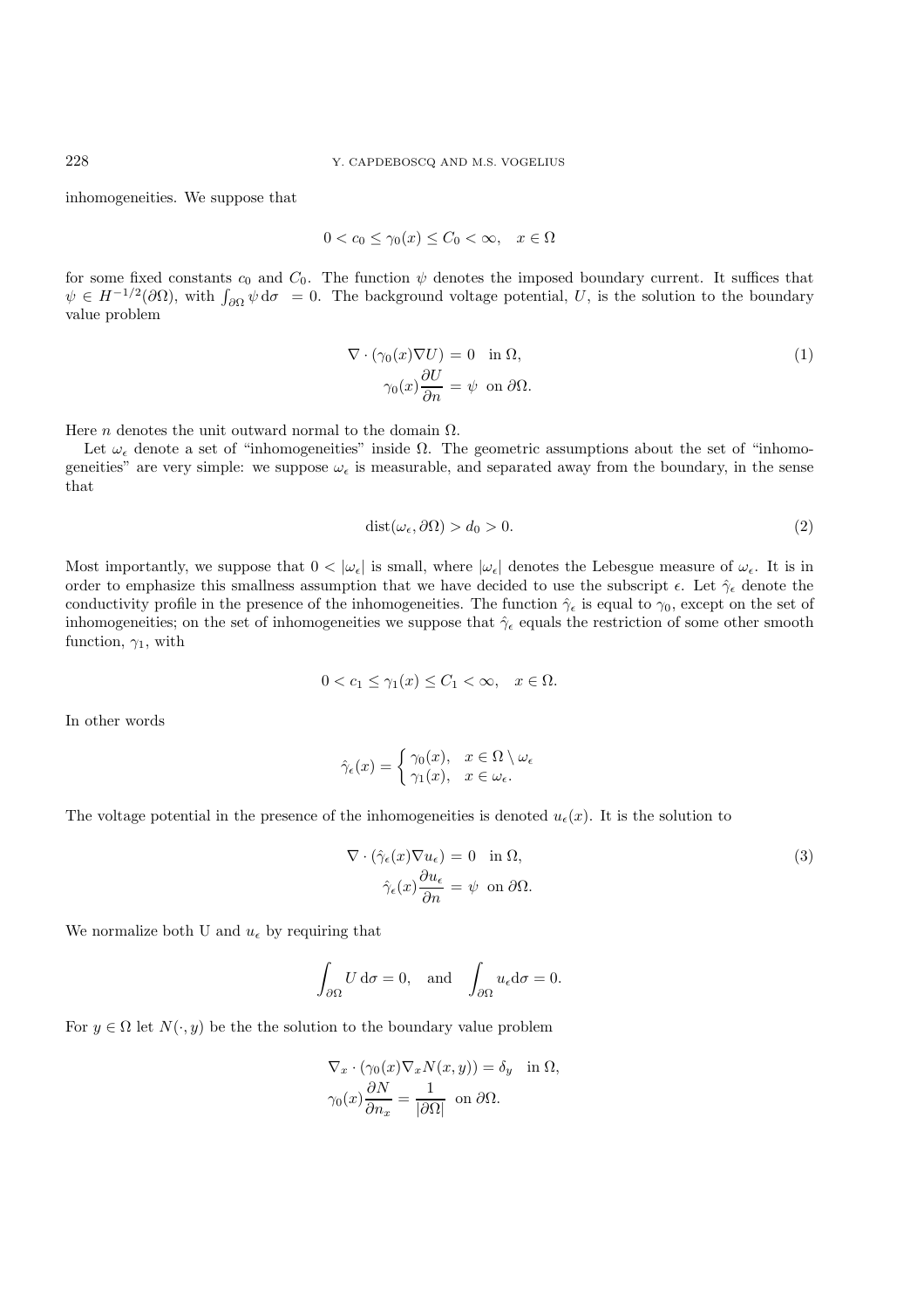The function  $N(x, y)$  may be extended by continuity to  $y \in \overline{\Omega}$ . For  $y \in \partial\Omega$  the function  $N(\cdot, y)$  may also be interpreted as the solution to the boundary value problem

$$
\nabla_x \cdot (\gamma_0(x) \nabla_x N(x, y)) = 0 \text{ in } \Omega,
$$
  

$$
\gamma_0(x) \frac{\partial N}{\partial n_x} = -\delta_y + \frac{1}{|\partial \Omega|} \text{ on } \partial \Omega.
$$

In the recent paper [8] we derived a representation formula for (all possible limits of)  $(u_{\epsilon} - U)|_{\partial\Omega}$  as  $|\omega_{\epsilon}| \to 0$ .

**Theorem 1.** Let  $\omega_{\epsilon_n}$  be a sequence of measurable subsets, with  $|\omega_{\epsilon_n}| \to 0$ , for which (2) holds. Given any  $\psi \in H^{-1/2}(\partial\Omega)$ , with  $\int_{\partial\Omega}\psi \,d\sigma = 0$ , let U and  $u_{\epsilon_n}$  denote the solutions to (1) and (3), respectively. There exists a subsequence, also denoted  $\omega_{\epsilon_n}$ , a regular probability measure,  $\mu$ , and a matrix valued function  $M \in L^2(\Omega, d\mu)$ *such that*

$$
(u_{\epsilon_n} - U)(y) = |\omega_{\epsilon_n}| \int_{\Omega} (\gamma_1 - \gamma_0)(x) M_{ij}(x) \frac{\partial U}{\partial x_i} \frac{\partial N}{\partial x_j}(x, y) d\mu(x) + o(|\omega_{\epsilon_n}|) \qquad y \in \partial \Omega.
$$
 (4)

The values of the function  $M(\cdot)$  are symmetric, positive definite matrices  $\mu$  almost everywhere in the set  ${x : \gamma_0(x) \neq \gamma_1(x)}$ . The subsequence  $\omega_{\epsilon_n}$ , the probability measure  $\mu$ , and the function  $M \in L^2(\Omega, d\mu)$  are  $\int$ *independent of the boundary flux*  $\psi$ . The term  $o(|\omega_{\epsilon_n}|)$  is such that  $||o(|\omega_{\epsilon_n}|)||_{L^{\infty}(\partial\Omega)}/|\omega_{\epsilon_n}|$  converges to 0 for *any fixed*  $\psi \in H^{-1/2}$ *, and uniformly on*  $\{\psi : \int_{\partial\Omega} \psi \, d\sigma = 0, \quad ||\psi||_{L^2(\partial\Omega)} \leq 1\}.$ 

It is clear that there is not in general an asymptotic representation formula for the entire original sequence  $\omega_{\epsilon_n}$ ; different subsequences may be associated with different measures  $\mu$  and different polarization tensors  $M(\cdot)$ . The measures  $\mu$  have compact support (contained in  $\{x \in \Omega : dist(x, \partial \Omega) \ge d_0\}$ ), and it is possible to establish bounds for the tensor M ( $\mu$  almost everywhere in the set  $\{x : \gamma_0(x) \neq \gamma_1(x)\}\)$ . Indeed in [8] we proved that

$$
\min\left\{1,\frac{\gamma_0}{\gamma_1}\right\}|\xi|^2 \le M_{ij}\xi_i\xi_j \le \max\left\{1,\frac{\gamma_0}{\gamma_1}\right\}|\xi|^2. \tag{5}
$$

Let  $a\left(\frac{\gamma_0}{\gamma_1}\right)$  and  $h\left(\frac{\gamma_0}{\gamma_1}\right)$  denote the averages given by

$$
a\left(\frac{\gamma_0}{\gamma_1}\right) = \frac{1}{m}\left(m - 1 + \frac{\gamma_0}{\gamma_1}\right), \quad h\left(\frac{\gamma_0}{\gamma_1}\right) = m\left(m - 1 + \frac{\gamma_1}{\gamma_0}\right)^{-1}.
$$

This is the arithmetic average and the harmonic average of  $m-1$  copies of 1 and one copy of  $\frac{\gamma_0}{\gamma_1}$ , respectively. In the last section of this paper we shall derive an improved bound for the trace of  $M$ , namely

$$
m h\left(\frac{\gamma_0}{\gamma_1}\right) \le \text{trace}(M) \le m a\left(\frac{\gamma_0}{\gamma_1}\right). \tag{6}
$$

We note that

$$
\int_{\partial\Omega} \frac{\partial N}{\partial x_j}(x, y)\psi(y) d\sigma_y = -\frac{\partial U}{\partial x_j}(x).
$$

Multiplication of (4) by  $\psi$  and integration over  $\partial\Omega$  thus yields the following formula for the "difference in total work"

$$
\int_{\partial\Omega} (u_{\epsilon_n} - U)\psi \,d\sigma = -|\omega_{\epsilon_n}| \int_{\Omega} (\gamma_1 - \gamma_0) M_{ij} \frac{\partial U}{\partial x_i} \frac{\partial U}{\partial x_j} \,d\mu + o(|\omega_{\epsilon_n}|). \tag{7}
$$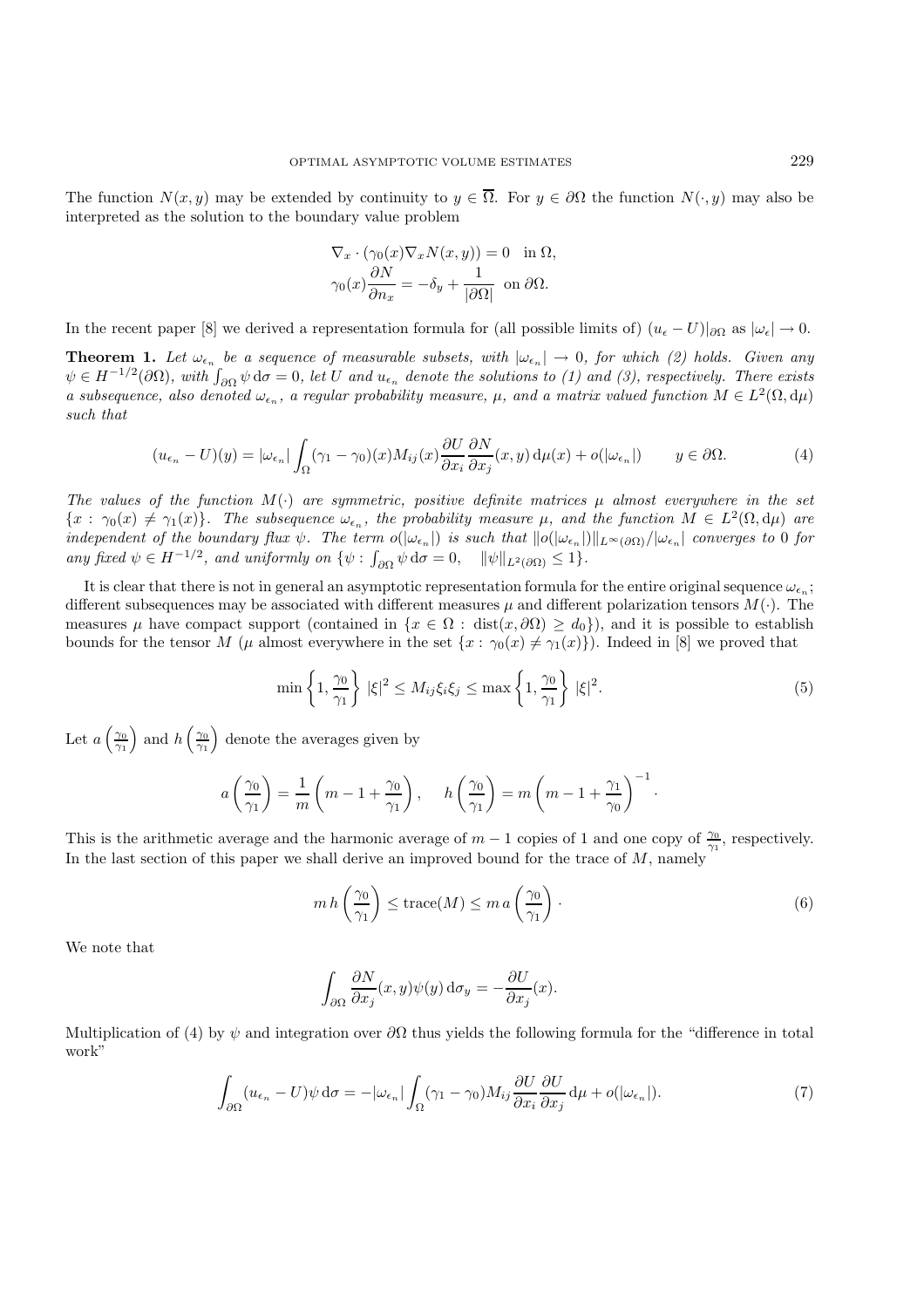From now on we shall assume that the known conductivities  $\gamma_0$  and  $\gamma_1$  are constants, with  $\gamma_0 \neq \gamma_1$ . If  $\psi$  is not identically zero, then introduction of the bounds (5) into (7) leads to

$$
\min\left\{1,\frac{\gamma_1}{\gamma_0}\right\}\frac{1}{|\gamma_1-\gamma_0|\max|\nabla U|^2}\left|\int_{\partial\Omega}(u_{\epsilon}-U)\psi\,\mathrm{d}\sigma\right| \leq |\omega_{\epsilon}|(1+o(1))\leq \max\left\{1,\frac{\gamma_1}{\gamma_0}\right\}\frac{1}{|\gamma_1-\gamma_0|\min|\nabla U|^2}\left|\int_{\partial\Omega}(u_{\epsilon}-U)\psi\,\mathrm{d}\sigma\right|.
$$

Consider in particular the boundary currents  $\psi^{(i)} = \gamma_0 n_i$ ,  $1 \leq i \leq m$ , with corresponding potentials  $u_{\epsilon}^{(i)}$  and  $U^{(i)} = x_i + \text{const.}$  Let  $D^{(i)}$  denote the boundary data corresponding to these currents

$$
D^{(i)} = \int_{\partial\Omega} \left( u_{\epsilon}^{(i)} - U^{(i)} \right) \psi^{(i)} d\sigma = \gamma_0 \int_{\partial\Omega} \left( u_{\epsilon}^{(i)} - x_i \right) n_i d\sigma, \quad 1 \le i \le m.
$$

Here repeated indices do not indicate summation. The preceeding bounds for the volume of the inhomogeneities now translate into

Asymptotic estimates for  $|\omega_{\epsilon}|$  in terms of a single measurement,  $D^{(i)}$ :

$$
\min\left\{1,\frac{\gamma_1}{\gamma_0}\right\}\frac{|D^{(i)}|}{|\gamma_1-\gamma_0|}\leq |\omega_{\epsilon}|(1+o(1))\leq \max\left\{1,\frac{\gamma_1}{\gamma_0}\right\}\frac{|D^{(i)}|}{|\gamma_1-\gamma_0|}.
$$
\n
$$
(8)
$$

In order to obtain size estimates based on  $m$  simultaneous measurements, we simply form the sum of  $(7)$  with  $\psi = \gamma_0 n_i$ , for  $i = 1 \dots m$ ,

$$
\sum_{i=1}^{m} D^{(i)} = \sum_{i=1}^{m} \gamma_0 \int_{\partial \Omega} \left( u_{\epsilon_n}^{(i)} - x_i \right) n_i \, d\sigma = -|\omega_{\epsilon_n}| \int_{\Omega} (\gamma_1 - \gamma_0) \operatorname{trace}(M) \, d\mu + o(|\omega_{\epsilon_n}|).
$$

Introduction of the bounds (6) (or more precisely the integral bounds  $m h\left(\frac{\gamma_0}{\gamma_1}\right) \leq \int \text{trace}(M) d\mu \leq m a\left(\frac{\gamma_0}{\gamma_1}\right)$ now leads to the following

**Asymptotic estimates for**  $|\omega_{\epsilon}|$  in terms of a *m* simultaneous measurements,  $D^{(i)}$ ,  $1 \leq i \leq m$ :

$$
\frac{1}{a\left(\frac{\gamma_0}{\gamma_1}\right)}\frac{\left|\sum_{i=1}^m D^{(i)}\right|}{m|\gamma_1 - \gamma_0|} \le |\omega_{\epsilon}| (1 + o(1)) \le \frac{1}{h\left(\frac{\gamma_0}{\gamma_1}\right)}\frac{\left|\sum_{i=1}^m D^{(i)}\right|}{m|\gamma_1 - \gamma_0|} \,. \tag{9}
$$

The main conclusion of this paper is that the estimates (9), even for moderate size volume, represent a significant improvement over (8). We demonstrate this by means of computational experiments in the next section. The only point in the derivation of (9) that is still missing is the verification of the bounds (6). This verification is found in Section 3 of this paper. To minimize the amount of technicalities we only present the verification in the case when  $\gamma_0 \neq \gamma_1$ , and M are all constant (the latter naturally only on the support of  $\mu$ ). As pointed out in Remark 2 of Section 3, what we rigorously establish for non-constant M (but constant  $\gamma_0$  and  $\gamma_1$ ) is that

$$
m h\left(\frac{\gamma_0}{\gamma_1}\right) \le \int_{\Omega} \operatorname{trace}(M) d\mu \le m a\left(\frac{\gamma_0}{\gamma_1}\right),
$$

which incidentally is exactly what we needed in our derivation of the m-measurement estimates (9). Our approach is a variational one, the likes of which are often associated with the names of Hashin and Shtrikman.

The one-measurement estimates (8) are indeed true upper and lower bounds irrespective of the size of the volume (see [1] and also [13]). This is not the case for the m-measurement estimates (9), as we shall see in the next section.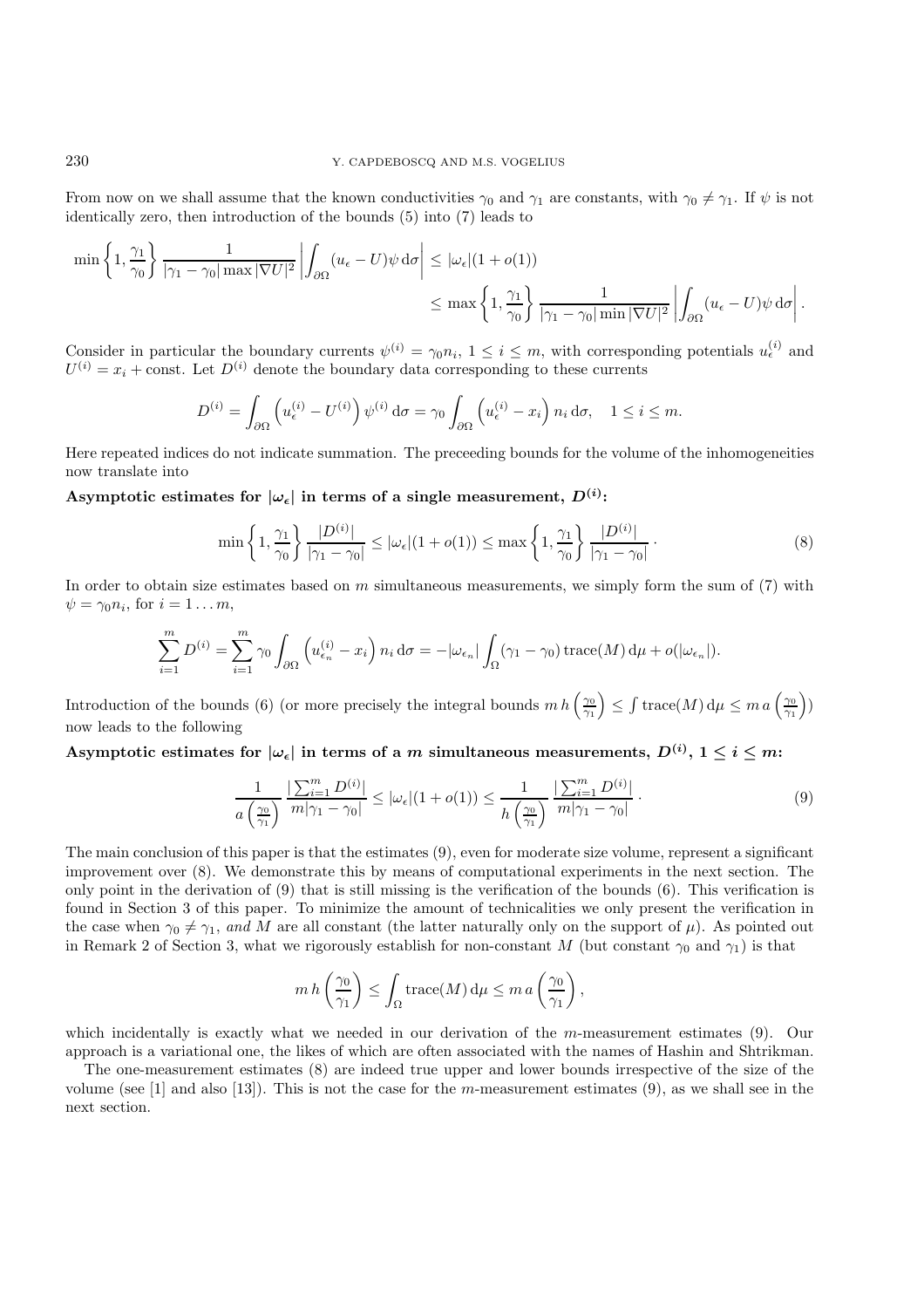

Figure 1. The four volume estimates in the case of a single concentric circular inhomogeneity. The background conductivity,  $\gamma_0$ , is 1. For the left graph  $\gamma_1$ , the conductivity of the inhomogeneity, is  $1/3$ , for the right graph  $\gamma_1$  is 3. The curves A and B represent the one-measurement estimates (8); the curves C and D the two-measurement estimates (9).

The estimates provided here concern inhomogeneities of finite, non-zero conductivity. It should be interesting to find similar estimates for inhomogeneities of extreme conductivity. Since the zero volume limit of the voltage potentials in that case is not always equal to  $U$ , such estimates most likely will require extra geometric assumptions about  $\omega_{\epsilon}$  – maybe in the spirit of those imposed in [2], in order to extend the one-measurement bounds. The estimates presented here immediately carry over to the case of the Helmholtz equation – and with some modifications very likely also to the full time-harmonic Maxwell equations.

### 2. Computational experiments

The main goal of this section is to provide computational evidence of the increased accuracy of the estimates based on multiple measurements. However, before we proceed with this task we want to illustrate a point we made earlier, namely that (9) are only true bounds in the asymptotic sense. To see this let  $\Omega \subset \mathbb{R}^2$  be the unit disk and consider a single inhomogeneity in the form of a concentric disk of radius  $0 < r < 1$ . In Figure 1 we display the actual volume of the inhomogeneity *versus* each of the four bounds in (8) and (9) (expressed as a percentage of the total volume of  $\Omega$ ). For easy comparison we also plot the line of slope one, which represents the best possible estimate for  $|\omega_{\epsilon}|$ , namely its exact value. We take  $\gamma_0 = 1$ . The left graph in Figure 1 corresponds to  $\gamma_1 = 1/3$ , the right graph corresponds to  $\gamma_1 = 3$ . The curves A and B represent the upper and lower onemeasurement estimates from (8). The curves C and D represent the upper and lower two-measurement estimates from (9). As pointed out earlier the curves A and B are true bounds for any size inhomogeneity. Concerning the upper two-measurement estimate (curve C) the right graph clearly shows that this may indeed be strictly below the exact volume for any positive value. For the present family of concentric circular inclusions the lower two-measurement estimate (curve D) is, for sufficiently small volume, a true lower bound. For relatively large volume this lower estimate may, however, strictly exceed the exact value, as evidenced in the graph to the left. We can construct examples where the lower two-measurement estimate fails to be a strict lower bound before the upper estimate fails to be a strict upper bound, by replacing the dilated circles in the present example with dilated ellipses of a sufficiently high aspect ratio.

We note that even if they are not true bounds the two-measurement estimates are still closer to the true volume, than the one-measurement estimates, for relative volumes fractions up to 20%.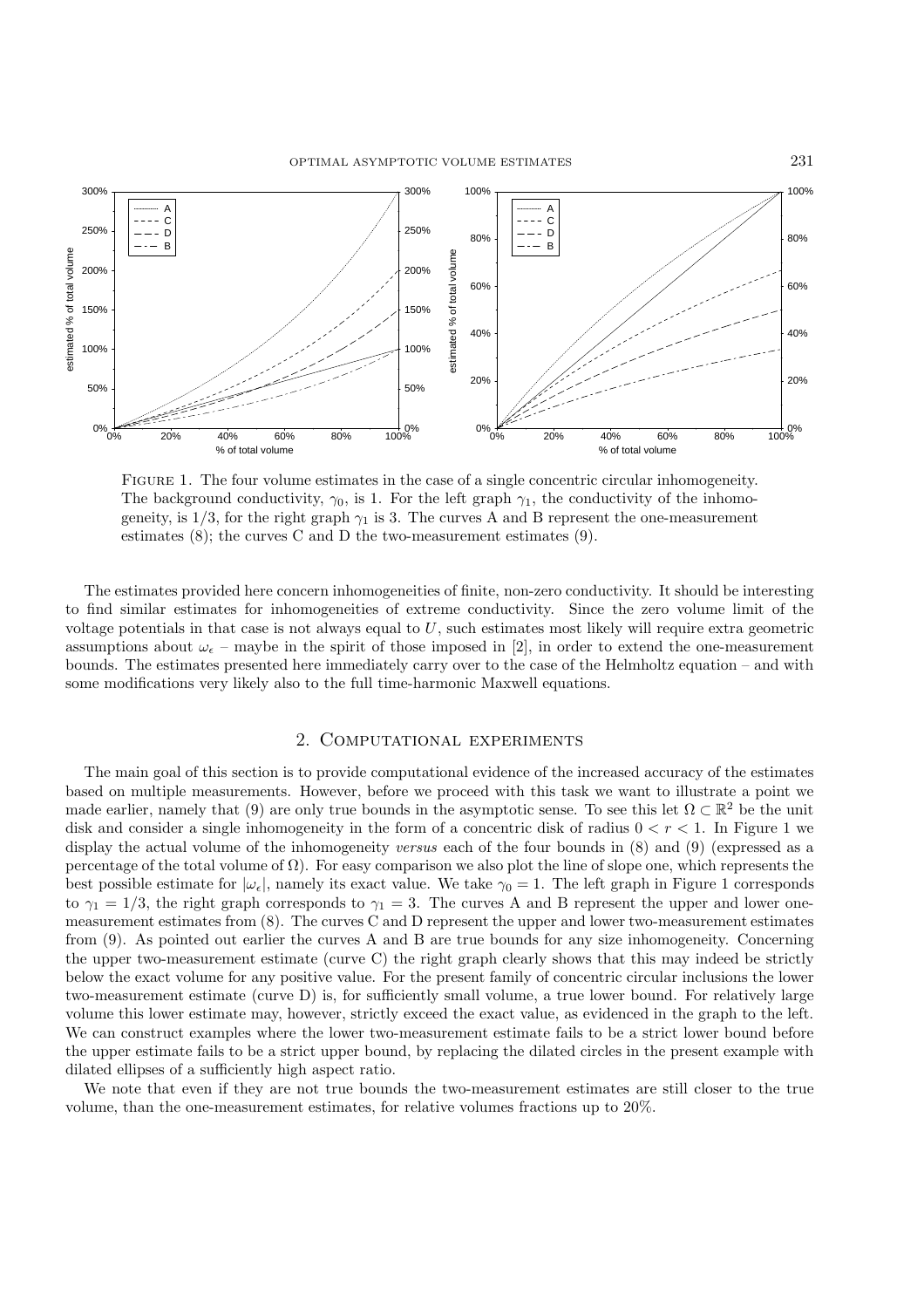

Figure 2. The asymptotic effectivities of the four volume estimates as a function of the aspect ratio,  $\rho$ . The clusters around the curves A and B correspond to the one-measurement estimates (8). The curves A and B themselves corespond to the "average" one-measurement estimates. The curves C and D correspond to the two-measurement estimates (9).

The m-measurement estimates were designed to be highly accurate in the limit as the volume fraction of inhomogenities approaches 0. Our next experiment is intended to quantify this statement. We consider again the two dimensional case  $(m = 2)$  and we take sets of inhomogeneities in the form of (finite) unions of infinitesimally small ellipses. We suppose all the ellipses (in one set of inhomogeneities) are identical and of aspect ratio  $\rho$  (by the aspect ratio of an ellipse we mean the ratio between its major and minor axis). The orientations and the locations are arbitrary, subject only to the condition that the ellipses stay well separated and away from the boundary. Due to these assumptions we may use the first term in the representation formula (7) to approximate the boundary data  $D^{(i)}$ . For an explicit formula for M in the case of ellipses, see [7]. If we suppose there are K ellipses and that the major axis of jth ellipse is rotated by an angle of  $\theta_j$  counterclockwise from the  $x_1$  axis, then it is easy to calculate that  $D^{(i)}$ ,  $i = 1, 2$ , are well approximated by

$$
\tilde{D}^{(1)} = -\frac{|\omega_{\epsilon}|}{K} \sum_{j=1}^{K} (\gamma_1 - \gamma_0) \gamma_0(\rho + 1) \left[ \frac{\cos^2 \theta_j}{\gamma_0 \rho + \gamma_1} + \frac{\sin^2 \theta_j}{\gamma_0 + \gamma_1 \rho} \right],
$$

and

$$
\tilde{D}^{(2)} = -\frac{|\omega_{\epsilon}|}{K} \sum_{j=1}^{K} (\gamma_1 - \gamma_0) \gamma_0(\rho + 1) \left[ \frac{\sin^2 \theta_j}{\gamma_0 \rho + \gamma_1} + \frac{\cos^2 \theta_j}{\gamma_0 + \gamma_1 \rho} \right].
$$

Let  $U_1, L_1$ , and  $U_\Sigma, L_\Sigma$ , denote the upper and lower estimates for the total volume of the inhomogenities in the case of one measurement  $(\tilde{D}^{(1)})$  and two measurements  $(\tilde{D}^{(1)} + \tilde{D}^{(2)})$  respectively. Figure 2 provides a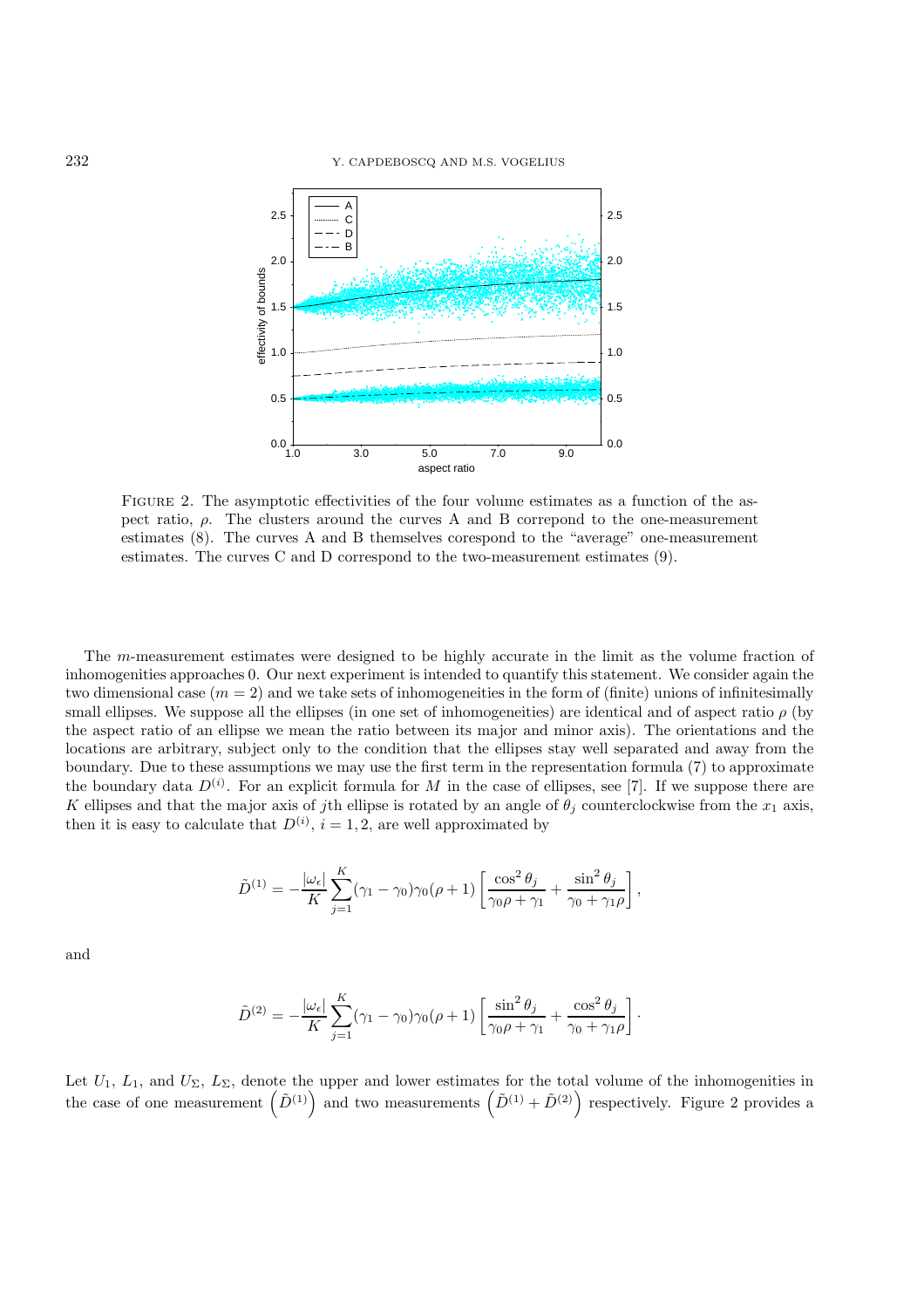comparison of the four estimates by displaying the "effectivities"

$$
(A) : U_1/|\omega_{\epsilon}| = \max\{\gamma_0, \gamma_1\} \frac{\rho + 1}{K} \sum_{j=1}^K \left[ \frac{\cos^2 \theta_j}{\gamma_0 \rho + \gamma_1} + \frac{\sin^2 \theta_j}{\gamma_0 + \gamma_1 \rho} \right],
$$
  

$$
(B) : L_1/|\omega_{\epsilon}| = \min\{\gamma_0, \gamma_1\} \frac{\rho + 1}{K} \sum_{j=1}^K \left[ \frac{\cos^2 \theta_j}{\gamma_0 \rho + \gamma_1} + \frac{\sin^2 \theta_j}{\gamma_0 + \gamma_1 \rho} \right],
$$

and

$$
(C) : U_{\Sigma}/|\omega_{\epsilon}| = \frac{(1+\rho)^{2}(\gamma_{0}+\gamma_{1})^{2}}{4(\gamma_{0}\rho+\gamma_{1})(\gamma_{0}+\gamma_{1}\rho)},
$$

$$
(D) : L_{\Sigma}/|\omega_{\epsilon}| = \frac{(1+\rho)^{2}\gamma_{0}\gamma_{1}}{(\gamma_{0}\rho+\gamma_{1})(\gamma_{0}+\gamma_{1}\rho)},
$$

as functions of the ellipse aspect ratio,  $\rho$ . The closer the effectivity is to 1 the better the estimate – asymptotic lower bounds have effectivity  $\leq 1$ , asymptotic upper bounds effectivity  $\geq 1$ . The effectivities of the estimates using two measurements  $((C)$  and  $(D)$ ) are independent of the orientations of the ellipses. The effectivities of the estimates using one measurement depend on the set of rotations  $\theta_i$ : for each value of the aspect ratio we have generated 100 random sets of rotations of the  $K(= 10)$  ellipses. Each point of "the cluster" around curve A represents the effectivity of a one-measurement upper bound each point of "the cluster" around curve B represents the effectivity of a one-measurement lower bound. The curves A and B are the graphs of

$$
\overline{U}_1/|\omega_{\epsilon}| = \max\{\gamma_0, \gamma_1\} \frac{(\rho+1)^2(\gamma_0+\gamma_1)}{2(\gamma_0\rho+\gamma_1)(\gamma_0+\gamma_1\rho)},
$$

and

$$
\overline{L}_1/|\omega_{\epsilon}| = \min\{\gamma_0, \gamma_1\} \frac{(\rho+1)^2(\gamma_0+\gamma_1)}{2(\gamma_0\rho+\gamma_1)(\gamma_0+\gamma_1\rho)}.
$$

These represent the average bounds (average effectivities) supposing the rotations are independent and uniformly distributed. These may also be obtained as an average of the bound using measurement  $\tilde{D}^{(1)}$  and the bound using measurement  $\tilde{D}^{(2)}$  for a fixed (but arbitrary) set of orientations. The fairest comparison of the effectivities using one and two measurements is probably to take the effectivity of the minimal upper bound obtained using  $\tilde{D}^{(1)}$  and  $\tilde{D}^{(2)}$ , and the effectivity of the maximal lower bound obtained using  $\tilde{D}^{(1)}$  and  $\tilde{D}^{(2)}$ , and compare these to the effectivities  $U_{\Sigma}/|\omega_{\epsilon}|$  and  $L_{\Sigma}/|\omega_{\epsilon}|$ . In this context we note that points of "the top cluster" below the curve A and points of "the bottom cluster" above the curve B represent such minimal and maximal bounds, respectively. For the computation presented here we have taken  $\gamma_0 = 1$  and  $\gamma_1 = 3$ . Figure 2 quite clearly documents the improvement in the estimates obtained using two simultaneous measurements, when compared to those using a single measurement.

The bounds in the estimate  $(6)$  for the trace of the polarization tensor M are achieved for circular and "thin strip" inhomogeneities, respectively. In terms of the two-measurement volume estimates this implies that the upper estimate is asymptotically exact for circular inhomogeneities  $(\rho = 1)$  and that the lower estimate is asymptotically exact for "thin strip" inhomogeneities ( $\rho \to \infty$ ). Figure 2 clearly confirms this assertion.

Our last set of experiments provide a comparison of the accuracy of the four estimates in a fairly generic two dimensional setting. The sets of inhomogenities are finite unions of (in this case 10) ellipses. Figure 3 shows a typical configuration.

The data,  $D^{(i)}$ ,  $i = 1, 2$ , which we need for the one-measurement and two-measurement volume estimates, are generated by (approximately) solving the corresponding elliptic boundary value problems (using a boundary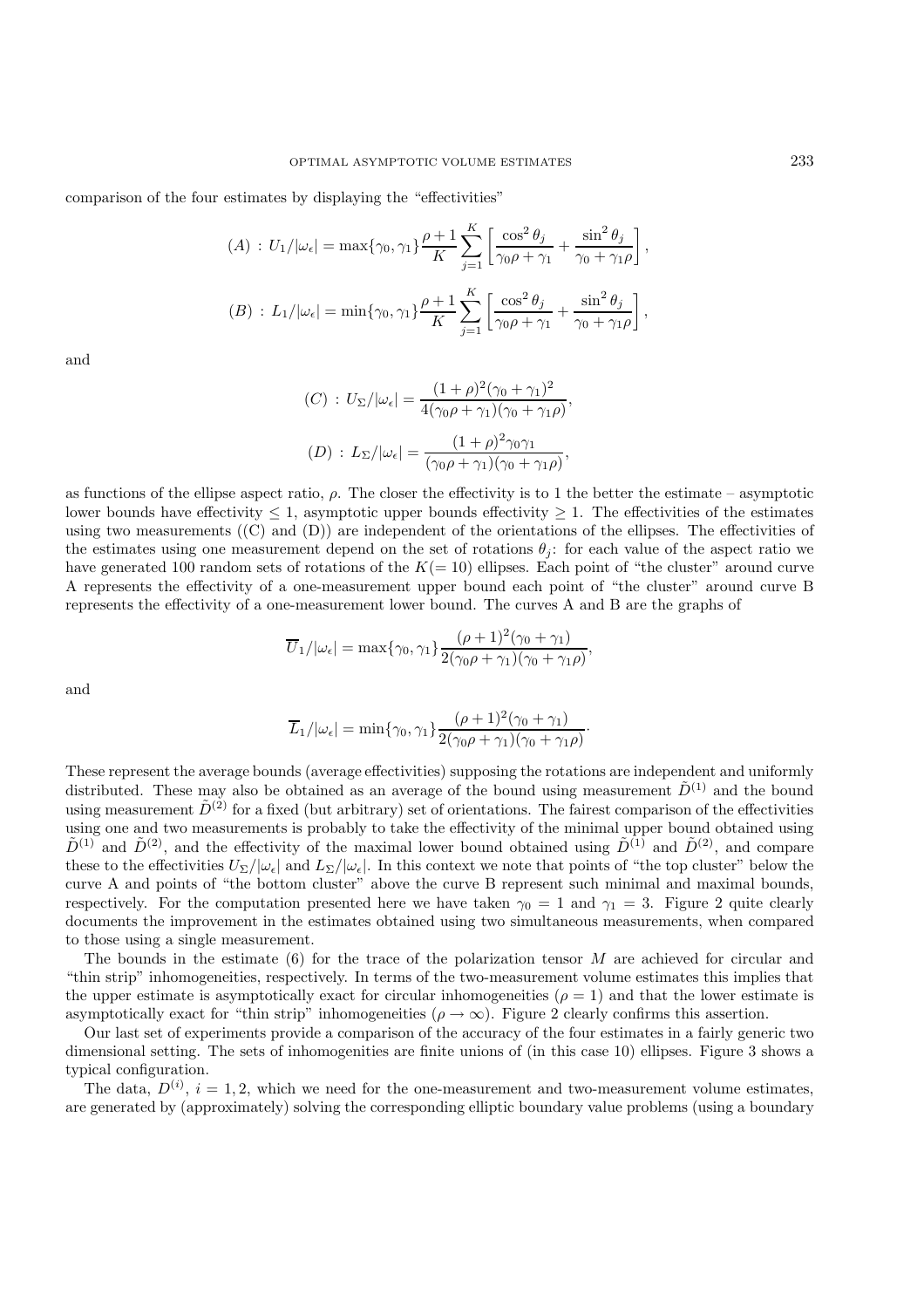

Figure 3. Typical configuration. The "dotted" curves indicate the two ellipses with the "most extreme" aspect ratios.



FIGURE 4. The four volume estimates in the case of 10 "random" elliptical inhomogeneities. The background conductivity,  $\gamma_0$ , is 1. For the left graph  $\gamma_1$ , the conductivity of the inhomogeneities, is  $1/3$ , for the right graph  $\gamma_1$  is 3. The curves A and B represent the one-measurement estimates (8), the curves C and D the two-measurement estimates (9).

integral formulation). The volume of inhomogeneities ranges from very small to 15% of the volume of the full domain (the unit disk). Given a desired volume fraction we select the aspect ratios (between 1 and 6) the locations, and the orientations of the ellipses randomly. The (length of the) major axis of the (10) ellipses is then taken to be the same, the exact value determined from the desired volume fraction. Constraints are built in to assure that the ellipses are well separated and away from the boundary. In Figure 4 we display the curves corresponding to the four estimates (and the straight line corresponding to the exact value of  $|\omega_{\epsilon}|$ ) for volume fractions between 0 and 15%. In the case of the one-measurement estimates we display the best upper estimate, and the best lower estimate arising from the two data,  $D^{(i)}$ ,  $i = 1, 2$  (*i.e.* the minimum of the two upper estimates and the maximum of the two lower estimates, respectively). This figure clearly illustrates our assertion that the two-measurement estimates represent a significant improvement (over the one-measurement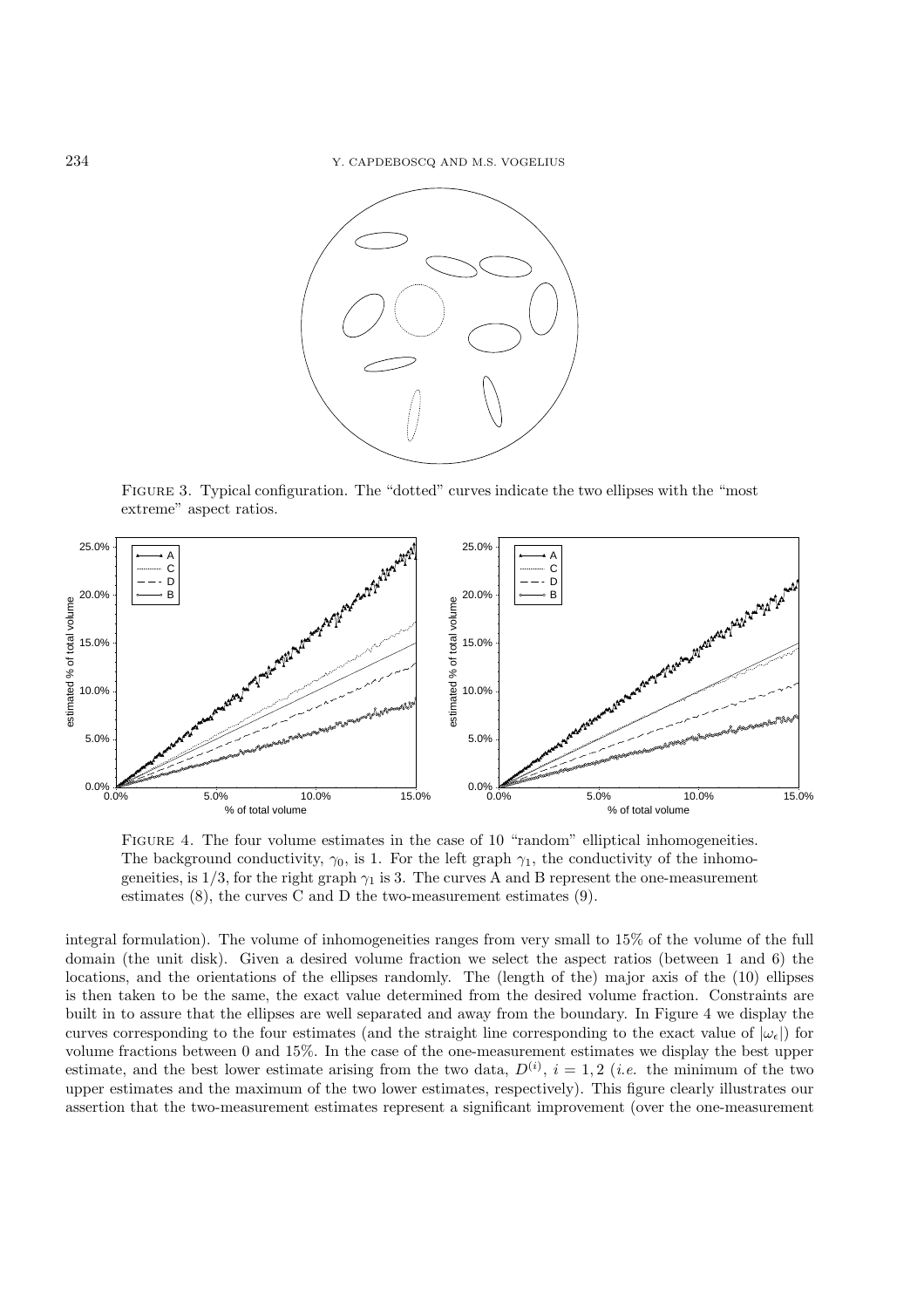estimates) even for moderate size inhomogeneity volume fractions. We notice a certain similarity between the generic behaviour illustrated in Figure 4 and the behaviour observed for the rather special example in Figure 1 (as far as volume fractions below 15% are concerned). The fact that it is (again) the upper estimate that fails to be a strict bound can be attributed to our aspect ratio restriction (between 1 and 6) which admits circles but not "very thin strips".

### 3. Bounds for the polarization tensor

According to [8] the tensor valued field  $M(x)$  in the representation formula (4) is defined by the (limiting) relationship

$$
\int_{\Omega} M_{ij} \xi_i \xi_j \phi \, \mathrm{d}\mu = |\omega_{\epsilon_n}|^{-1} \int_{\omega_{\epsilon_n}} \nabla v_{\epsilon_n} \cdot \nabla V \phi \, \mathrm{d}x + o(1),
$$

for any  $\phi \in C^0(\overline{\Omega})$ . Here V and  $v_{\epsilon}$  are solutions to

$$
\nabla \cdot (\gamma_0 \nabla V) = \nabla \cdot (\gamma_0 \xi) \quad \text{in } \Omega, \quad \gamma_0 \frac{\partial V}{\partial n} = \gamma_0 \xi \cdot n \quad \text{on } \partial \Omega.
$$

and

$$
\nabla \cdot (\hat{\gamma}_{\epsilon} \nabla v_{\epsilon}) = \nabla \cdot (\gamma_0 \xi) \quad \text{in } \Omega, \quad \hat{\gamma}_{\epsilon} \frac{\partial v_{\epsilon}}{\partial n} = \gamma_0 \xi \cdot n \quad \text{on } \partial \Omega. \tag{10}
$$

We note that V has a very simple formula, namely  $V(x) = \xi \cdot x + \text{const.}$  The probability measure  $\mu$  is the limit (in the sense of measures) of  $\frac{1}{|\omega_{\epsilon_n}|} 1_{\omega_{\epsilon_n}}$ . Since the sets  $\omega_{\epsilon}$  all lie inside a smooth compact set K, the support of the measure  $\mu$  lies inside the same set  $K \subset\subset \Omega$ . The limiting relationship defining M may thus be written

$$
\int_{K} M_{ij} \xi_{i} \xi_{j} \phi \, d\mu = |\omega_{\epsilon_{n}}|^{-1} \int_{\omega_{\epsilon_{n}}} \nabla v_{\epsilon_{n}} \cdot \nabla V \phi \, dx + o(1), \tag{11}
$$

for any  $\phi \in C^0$ . It is very useful to note that the tensor M is completely independent of the domain  $\Omega$ .

**Proposition 1.** Suppose  $\omega_{\epsilon} \subset\subset K \subset\subset \Omega_1 \subset \Omega_2$ , and let  $v_{\epsilon}^{(i)}$  denote the solutions to (10) corresponding to the  $domains \Omega_i, i = 1, 2, for some fixed vector \xi. Then$ 

$$
|\omega_{\epsilon}|^{-1} \int_{\omega_{\epsilon}} \nabla v_{\epsilon}^{(1)} \cdot \nabla V \phi \,dx = |\omega_{\epsilon}|^{-1} \int_{\omega_{\epsilon}} \nabla v_{\epsilon}^{(2)} \cdot \nabla V \phi \,dx + o(1),
$$

*for any*  $\phi \in C^0$ .

*Proof of Proposition 1.* The second estimate in Lemma 1 of [8] asserts that, given any  $n > 0$ ,

$$
\left\|v_{\epsilon}^{(2)}-V^{(2)}\right\|_{L^2(\Omega_2)}\leq C_{\eta}|\omega_{\epsilon}|^{\frac{1}{2}+\frac{1}{m_*}-\eta},
$$

with  $m* = \max\{m, 2\}$ . Here  $V^{(2)}(x) = \xi \cdot x + c_2$ , with  $c_2$  chosen so that  $\int_{\partial \Omega_2} V^{(2)} d\sigma = 0$ . Let  $D = \{x \in \Omega_2 :$  $dist(x, \partial \Omega_1) < \delta$  be a sufficiently small neighborhood of  $\partial \Omega_1$ . Since the function  $v_{\epsilon}^{(2)} - V^{(2)}$  is  $\gamma_0$ -harmonic outside  $K$ , elliptic estimates imply that

$$
\left\|v_{\epsilon}^{(2)}-V^{(2)}\right\|_{C^{1}(D)}\leq C_{\eta}|\omega_{\epsilon}|^{\frac{1}{2}+\frac{1}{m*}-\eta}.
$$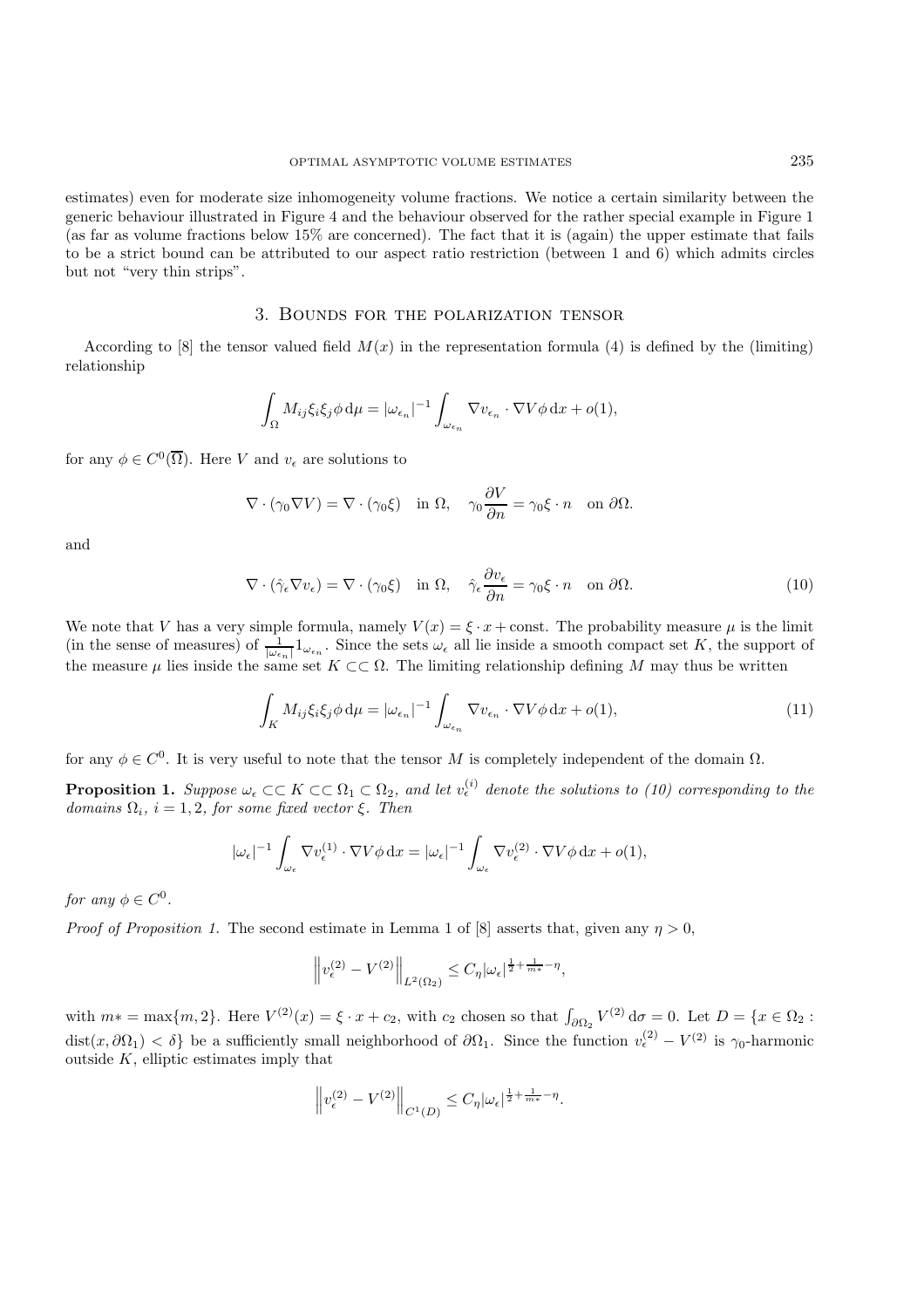Hence

$$
\left\|\hat{\gamma}_{\epsilon}\frac{\partial v_{\epsilon}^{(2)}}{\partial n}-\hat{\gamma}_{\epsilon}\frac{\partial v_{\epsilon}^{(1)}}{\partial n}\right\|_{C^0(\partial \Omega_1)}=\left\|\gamma_0\frac{\partial v_{\epsilon}^{(2)}}{\partial n}-\gamma_0\frac{\partial V^{(2)}}{\partial n}\right\|_{C^0(\partial \Omega_1)}\leq C_{\eta}|\omega_{\epsilon}|^{\frac{1}{2}+\frac{1}{m*}-\eta},
$$

and therefore, by energy estimates

$$
\left\|\nabla v_{\epsilon}^{(2)} - \nabla v_{\epsilon}^{(1)}\right\|_{L^{2}(\Omega_{1})} \leq C\|\hat{\gamma}_{\epsilon}\frac{\partial v_{\epsilon}^{(2)}}{\partial n} - \hat{\gamma}_{\epsilon}\frac{\partial v_{\epsilon}^{(1)}}{\partial n}\|_{H^{-1/2}(\partial\Omega_{1})} \leq C_{\eta}|\omega_{\epsilon}|^{\frac{1}{2} + \frac{1}{m^{*}} - \eta}.
$$

This last inequality immediately implies that

$$
\left| |\omega_{\epsilon}|^{-1} \int_{\omega_{\epsilon}} (\nabla v_{\epsilon}^{(2)} - \nabla v_{\epsilon}^{(1)}) \cdot \nabla V \phi \,dx \right| \leq C |\omega_{\epsilon}|^{-1} \|\nabla v_{\epsilon}^{(2)} - \nabla v_{\epsilon}^{(1)} \|_{L^{2}(\Omega_{1})} |\omega_{\epsilon}|^{\frac{1}{2}} \leq C_{\eta} |\omega_{\epsilon}|^{\frac{1}{m_{\ast}} - \eta},
$$

as desired.  $\square$ 

We now suppose that  $\gamma_0, \gamma_1$ , and M are constant (the latter naturally only on the support of  $\mu$ ) with  $\gamma_0 \neq \gamma_1$ . This assumption is conceptually not very restrictive, but technically it simplifies the proof of the bounds (6) for the trace of M, since it eliminates any need for localization. By inserting  $\phi = \gamma_1 - \gamma_0$  in the identity (11) we now obtain

$$
(\gamma_1 - \gamma_0) M_{ij} \xi_i \xi_j = |\omega_{\epsilon_n}|^{-1} \int_{\omega_{\epsilon_n}} (\gamma_1 - \gamma_0) \nabla v_{\epsilon_n} \cdot \nabla V \, \mathrm{d}x + o(1).
$$

We may rewrite

$$
|\omega_{\epsilon}|^{-1} \int_{\omega_{\epsilon}} (\gamma_1 - \gamma_0) \nabla v_{\epsilon} \cdot \nabla V \, dx = |\omega_{\epsilon}|^{-1} \int_{\omega_{\epsilon}} (\gamma_1 - \gamma_0) |\nabla V|^2 \, dx + |\omega_{\epsilon}|^{-1} \int_{\omega_{\epsilon}} (\gamma_1 - \gamma_0) (\nabla v_{\epsilon} - \nabla V) \cdot \nabla V \, dx
$$

$$
= |\omega_{\epsilon}|^{-1} \int_{\omega_{\epsilon}} (\gamma_1 - \gamma_0) |\nabla V|^2 \, dx + |\omega_{\epsilon}|^{-1} \int_{\omega_{\epsilon}} (\gamma_1 - \gamma_0) \nabla w_{\epsilon} \cdot \nabla V \, dx,
$$

where  $w_{\epsilon} = v_{\epsilon} - V$  is the solution to

$$
\nabla \cdot (\hat{\gamma}_{\epsilon} \nabla w_{\epsilon}) = \nabla \cdot ((\gamma_0 - \gamma_1) 1_{\omega_{\epsilon}} \xi) \quad \text{in } \Omega, \quad \hat{\gamma}_{\epsilon} \frac{\partial w_{\epsilon}}{\partial n} = 0 \quad \text{on } \partial \Omega.
$$

Alternatively  $w_{\epsilon}$  is the minimizer (in  $H^{1}(\Omega)$ ) of the energy expression

$$
\int_{\Omega} \hat{\gamma}_{\epsilon} \left| \nabla w + \frac{(\gamma_1 - \gamma_0)}{\gamma_1} 1_{\omega_{\epsilon}} \xi \right|^2 dx,
$$

and

$$
\min_{w \in H^1(\Omega)} \int_{\Omega} \hat{\gamma}_{\epsilon} \left| \nabla w + \frac{(\gamma_1 - \gamma_0)}{\gamma_1} 1_{\omega_{\epsilon}} \xi \right|^2 dx = \int_{\Omega} \hat{\gamma}_{\epsilon} \left| \nabla w_{\epsilon} + \frac{(\gamma_1 - \gamma_0)}{\gamma_1} 1_{\omega_{\epsilon}} \xi \right|^2 dx
$$

$$
= \int_{\omega_{\epsilon}} \frac{(\gamma_1 - \gamma_0)^2}{\gamma_1} |\xi|^2 dx + \int_{\omega_{\epsilon}} (\gamma_1 - \gamma_0) \nabla w_{\epsilon} \cdot \xi dx,
$$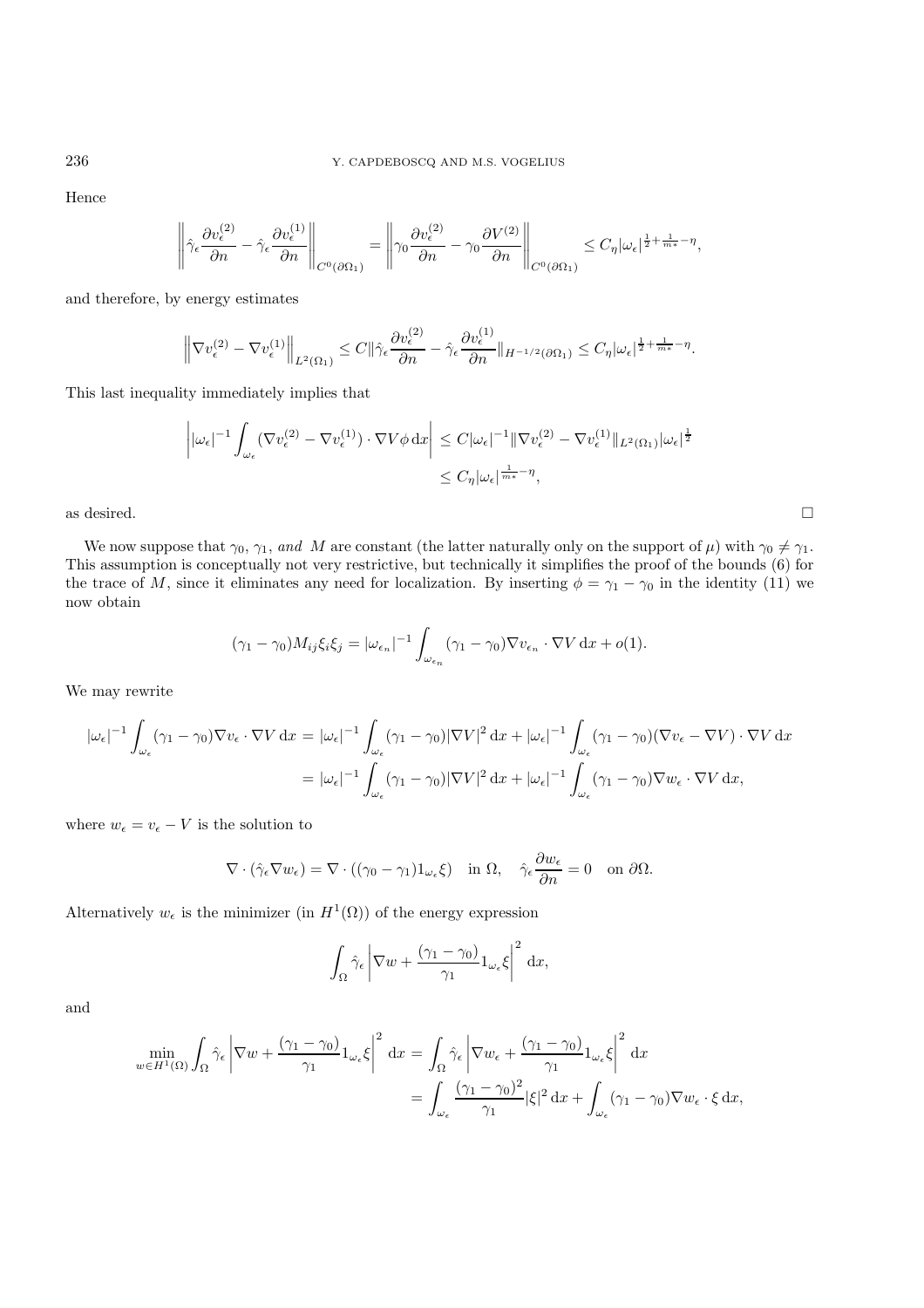so that

$$
\begin{split} |\omega_{\epsilon}|^{-1} \int_{\omega_{\epsilon}} (\gamma_{1} - \gamma_{0}) \nabla v_{\epsilon} \cdot \nabla V \, \mathrm{d}x &= |\omega_{\epsilon}|^{-1} \int_{\omega_{\epsilon}} (\gamma_{1} - \gamma_{0}) |\nabla V|^{2} \, \mathrm{d}x + |\omega_{\epsilon}|^{-1} \int_{\omega_{\epsilon}} (\gamma_{1} - \gamma_{0}) \nabla w_{\epsilon} \cdot \nabla V \, \mathrm{d}x, \\ &= (\gamma_{1} - \gamma_{0}) \frac{\gamma_{0}}{\gamma_{1}} |\xi|^{2} + |\omega_{\epsilon}|^{-1} \min_{w \in H^{1}(\Omega)} \int_{\Omega} \hat{\gamma}_{\epsilon} \left| \nabla w + \frac{(\gamma_{1} - \gamma_{0})}{\gamma_{1}} 1_{\omega_{\epsilon}} \xi \right|^{2} \, \mathrm{d}x. \end{split}
$$

In other words we have

$$
(\gamma_1 - \gamma_0)M_{ij}\xi_i\xi_j = (\gamma_1 - \gamma_0)\frac{\gamma_0}{\gamma_1}|\xi|^2 + |\omega_{\epsilon_n}|^{-1}\min_{w \in H^1(\Omega)}\int_{\Omega}\hat{\gamma}_{\epsilon_n}\left|\nabla w + \frac{(\gamma_1 - \gamma_0)}{\gamma_1}1_{\omega_{\epsilon_n}}\xi\right|^2 dx + o(1).
$$
 (12)

From this identity we immediately conclude that

$$
(\gamma_1 - \gamma_0) \frac{\gamma_0}{\gamma_1} |\xi|^2 \le (\gamma_1 - \gamma_0) M_{ij} \xi_i \xi_j \le (\gamma_1 - \gamma_0) |\xi|^2,
$$

or

$$
\min\left\{1,\frac{\gamma_0}{\gamma_1}\right\}I \le M \le \max\left\{1,\frac{\gamma_0}{\gamma_1}\right\}I,\tag{13}
$$

as was proven (in its stronger, local form) in [8]. As we have already seen these bounds for the polarization tensor M immediately lead to optimal asymptotic bounds for  $|\omega_{\epsilon}|$  in terms of a single boundary integral. When it comes to establishing optimal asymptotic bounds for  $|\omega_{\epsilon}|$  in terms of multiple boundary integrals (as we did earlier in this paper) then we need optimal, geometry independent bounds for the trace of M. In this connection we note that the trace bounds  $m \min\left\{1, \frac{\gamma_0}{\gamma_1}\right\}$  and  $m \max\left\{1, \frac{\gamma_0}{\gamma_1}\right\}$  which follow directly from (13) are *not* optimal. Indeed, the optimal bounds are

$$
\frac{m^2 \gamma_0}{\gamma_1 + (m-1)\gamma_0} = m h\left(\frac{\gamma_0}{\gamma_1}\right) \le \text{trace}(M) \le m a\left(\frac{\gamma_0}{\gamma_1}\right) = \frac{(m-1)\gamma_1 + \gamma_0}{\gamma_1} \,. \tag{14}
$$

The remainder of this section is devoted to a derivation of  $(14)$ . We have already observed that the tensor M is independent of the domain  $\Omega$ ; due to the variational characterization (12) this asserts that the value

$$
|\omega_{\epsilon}|^{-1} \min_{w \in H^{1}(\Omega)} \int_{\Omega} \hat{\gamma}_{\epsilon} \left| \nabla w + \frac{(\gamma_{1} - \gamma_{0})}{\gamma_{1}} 1_{\omega_{\epsilon}} \xi \right|^{2} dx
$$

is independent of  $\Omega$ , modulo terms of order  $o(1)$ . In the same fashion we can prove that the above minimum (modulo terms of order  $o(1)$ ) is "independent of the boundary conditions" placed on w, in the sense that we may replace  $H^1(\Omega)$  by  $H_0^1(\Omega) = \{w \in H^1(\Omega) : w = 0 \text{ on } \partial\Omega\}$  or  $H_{\text{per}}^1 = \{w \in H_{\text{loc}}^1 : w(x + Te_j) = w(x), j = 1 \dots m\}$ (the latter when  $\Omega$  is the taken to be a sufficiently large cube  $\Omega = Q = [0, T]^m$ ). We shall use the ensuing characterization

$$
(\gamma_1 - \gamma_0)M_{ij}\xi_i\xi_j = (\gamma_1 - \gamma_0)\frac{\gamma_0}{\gamma_1}|\xi|^2 + |\omega_{\epsilon_n}|^{-1} \min_{w \in H^1_{\text{per}}(Q)} \int_Q \hat{\gamma}_{\epsilon_n} \left| \nabla w + \frac{(\gamma_1 - \gamma_0)}{\gamma_1} 1_{\omega_{\epsilon_n}} \xi \right|^2 dx + o(1), \tag{15}
$$

together with the Hashin–Shtrikman variational technique described by Kohn and Milton (*cf.* [14]) to derive the improved bounds  $(14)$  for the trace of the tensor M. For completeness and the convenience of the reader we provide some of the details.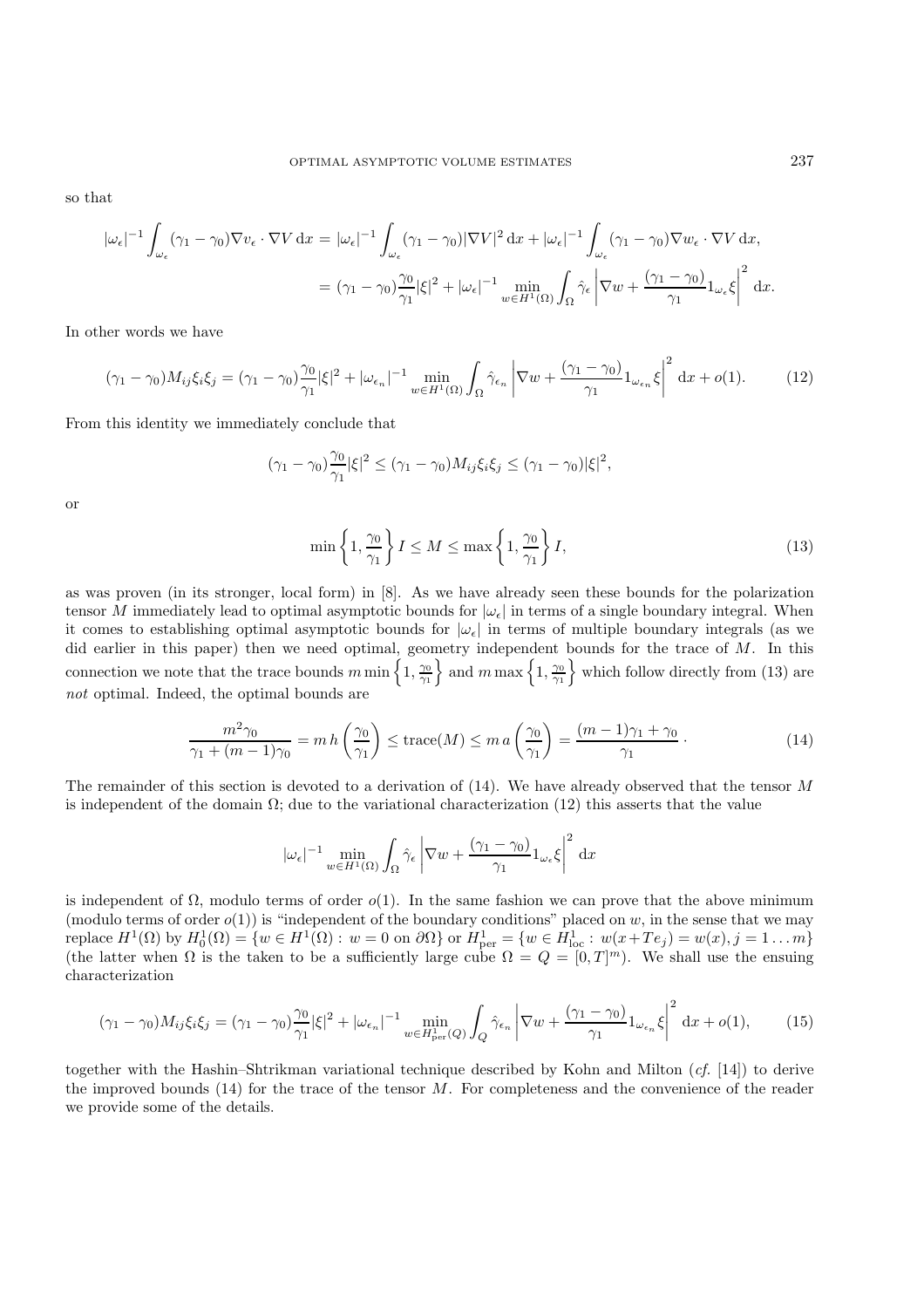*Sketch of proof of (14).* By introducing a constant reference medium (with conductivity  $c < \min\{\gamma_0, \gamma_1\}$ ), by writing the part of the energy which pertains to the "positive" conductivity perturbation  $\hat{\gamma}_{\epsilon} - c$  as a maximum over "dual fields", and by interchanging the order of the minimization and the maximization (which can be justified) we arrive at the following variational principle

$$
\min_{w \in H_{\text{per}}^1(Q)} \int_Q \hat{\gamma}_{\epsilon} \left| \nabla w + \frac{(\gamma_1 - \gamma_0)}{\gamma_1} 1_{\omega_{\epsilon}} \xi \right|^2 dx = c |\omega_{\epsilon}| \frac{(\gamma_1 - \gamma_0)^2}{\gamma_1^2} |\xi|^2 + \sup_{\sigma \in L_{\text{per}}^2} \left[ - \int_Q (\hat{\gamma}_{\epsilon} - c)^{-1} |\sigma|^2 dx \right.
$$
  
+2\int\_Q \frac{(\gamma\_1 - \gamma\_0)}{\gamma\_1} 1\_{\omega\_{\epsilon}} \xi \cdot \sigma dx  
+c\int\_Q \left\langle L \left( \frac{1}{c} \sigma + \frac{(\gamma\_1 - \gamma\_0)}{\gamma\_1} 1\_{\omega\_{\epsilon}} \xi \right), \frac{1}{c} \sigma + \frac{(\gamma\_1 - \gamma\_0)}{\gamma\_1} 1\_{\omega\_{\epsilon}} \xi \right\rangle dx \right],

where L denotes the operator  $L = -\nabla \Delta^{-1} \nabla \cdot$ ,  $\Delta^{-1}$ , being the inverse of the Laplace operator with periodic boundary conditions. Similarly, by introducing a constant reference medium (with conductivity  $c >$  $\max\{\gamma_0, \gamma_1\}$ , by writing the part of the energy which pertains to the "negative" conductivity perturbation  $\hat{\gamma}_{\epsilon} - c$  as a minimum over "dual fields", and by interchanging the order of the two minimizations, we arrive at the variational principle

$$
\min_{w \in H_{\text{per}}^1(Q)} \int_Q \hat{\gamma}_{\epsilon} \left| \nabla w + \frac{(\gamma_1 - \gamma_0)}{\gamma_1} 1_{\omega_{\epsilon}} \xi \right|^2 dx = c |\omega_{\epsilon}| \frac{(\gamma_1 - \gamma_0)^2}{\gamma_1^2} |\xi|^2 + \inf_{\sigma \in L_{\text{per}}^2} \left[ - \int_Q (\hat{\gamma}_{\epsilon} - c)^{-1} |\sigma|^2 dx \right.
$$

$$
+ 2 \int_Q \frac{(\gamma_1 - \gamma_0)}{\gamma_1} 1_{\omega_{\epsilon}} \xi \cdot \sigma dx
$$

$$
+ c \int_Q \left\langle L \left( \frac{1}{c} \sigma + \frac{(\gamma_1 - \gamma_0)}{\gamma_1} 1_{\omega_{\epsilon}} \xi \right), \frac{1}{c} \sigma + \frac{(\gamma_1 - \gamma_0)}{\gamma_1} 1_{\omega_{\epsilon}} \xi \right\rangle dx \right].
$$

If we now use only test functions of the form  $\sigma = \lambda 1_{\omega_{\epsilon}} \xi$  in these two variational principles (as opposed to arbitrary  $\sigma \in L^2_{\text{per}}$ ) then we arrive at the inequalities

$$
\min_{w \in H_{\text{per}}^1(Q)} \int_{\Omega} \hat{\gamma}_{\epsilon} \left| \nabla w + \frac{(\gamma_1 - \gamma_0)}{\gamma_1} 1_{\omega_{\epsilon}} \xi \right|^2 dx \geq c |\omega_{\epsilon}| \frac{(\gamma_1 - \gamma_0)^2}{\gamma_1^2} |\xi|^2 + \max_{\lambda \in \mathbf{R}} \left[ -|\omega_{\epsilon}| (\gamma_1 - c)^{-1} \lambda^2 |\xi|^2 + 2 |\omega_{\epsilon}| \frac{(\gamma_1 - \gamma_0)}{\gamma_1} \lambda |\xi|^2 + \frac{1}{c} \left( \lambda + c \frac{(\gamma_1 - \gamma_0)}{\gamma_1} \right)^2 \langle A_{\epsilon} \xi, \xi \rangle \right], \tag{16}
$$

for  $c < \min\{\gamma_0, \gamma_1\}$ , and

$$
\min_{w \in H_{\text{per}}^1(Q)} \int_{\Omega} \hat{\gamma}_{\epsilon} \left| \nabla w + \frac{(\gamma_1 - \gamma_0)}{\gamma_1} 1_{\omega_{\epsilon}} \xi \right|^2 dx \leq c |\omega_{\epsilon}| \frac{(\gamma_1 - \gamma_0)^2}{\gamma_1^2} |\xi|^2 + \min_{\lambda \in \mathbf{R}} \left[ -|\omega_{\epsilon}| (\gamma_1 - c)^{-1} \lambda^2 |\xi|^2 + 2 |\omega_{\epsilon}| \frac{(\gamma_1 - \gamma_0)}{\gamma_1} \lambda |\xi|^2 + \frac{1}{c} \left( \lambda + c \frac{(\gamma_1 - \gamma_0)}{\gamma_1} \right)^2 \langle A_{\epsilon} \xi, \xi \rangle \right], \tag{17}
$$

for  $c > \max\{\gamma_0, \gamma_1\}$ , respectively. In both cases  $A_{\epsilon}$  denotes the symmetric matrix given by  $(A_{\epsilon})_{ij}$  $-\int_Q \frac{\partial}{\partial x_j} \Delta^{-1} \left(\frac{\partial}{\partial x_i} 1_{\omega_\epsilon}\right) 1_{\omega_\epsilon} dx$ . Due to the fact that we impose periodic boundary conditions (as opposed to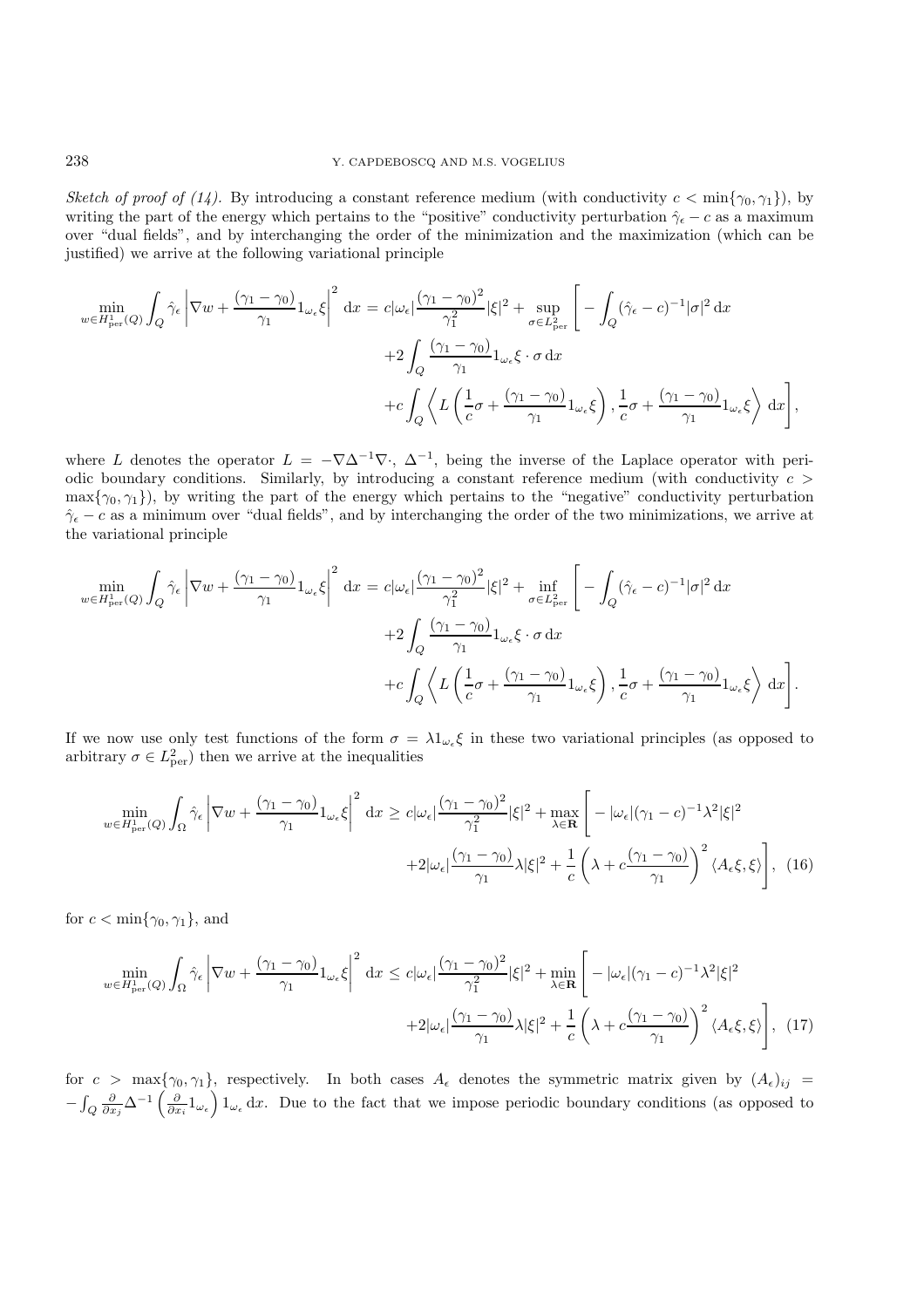Dirichlet or Neumann boundary conditions) we have that  $\Delta^{-1}\left(\frac{\partial}{\partial x_i}\mathbb{1}_{\omega_\epsilon}\right) = \frac{\partial}{\partial x_i}\Delta^{-1}\left(\mathbb{1}_{\omega_\epsilon} - \frac{|\omega_\epsilon|}{|Q|}\right)$ , and therefore

trace
$$
(A_{\epsilon}) = -\int_{Q} \left(1_{\omega_{\epsilon}} - \frac{|\omega_{\epsilon}|}{|Q|}\right) 1_{\omega_{\epsilon}} dx = -|\omega_{\epsilon}| + O(|\omega_{\epsilon}|^{2}).
$$

In combination with (15) the estimate (16) now yields

$$
(\gamma_1 - \gamma_0) \text{trace}(M) \ge m(\gamma_1 - \gamma_0) \frac{\gamma_0}{\gamma_1} + mc \frac{(\gamma_1 - \gamma_0)^2}{\gamma_1^2}
$$
  
+ 
$$
\max_{\lambda \in \mathbf{R}} \left[ -m(\gamma_1 - c)^{-1} \lambda^2 + 2m \frac{(\gamma_1 - \gamma_0)}{\gamma_1} \lambda - \frac{1}{c} \left( \lambda + c \frac{(\gamma_1 - \gamma_0)}{\gamma_1} \right)^2 \right]
$$
  
= 
$$
\frac{(\gamma_1 - \gamma_0)}{\gamma_1} \left( m\gamma_0 + (m - 1)c \frac{(\gamma_1 - \gamma_0)}{\gamma_1} + \frac{(m - 1)^2 (\gamma_1 - \gamma_0)(\gamma_1 - c)c}{((m - 1)c + \gamma_1)\gamma_1} \right)
$$

for any  $c < \min\{\gamma_0, \gamma_1\}$ . Similarly a combination of (15) and the estimate (17) yields

$$
(\gamma_1 - \gamma_0) \text{trace}(M) \le m(\gamma_1 - \gamma_0) \frac{\gamma_0}{\gamma_1} + mc \frac{(\gamma_1 - \gamma_0)^2}{\gamma_1^2} + \min_{\lambda \in \mathbf{R}} \left[ -m(\gamma_1 - c)^{-1} \lambda^2 + 2m \frac{(\gamma_1 - \gamma_0)}{\gamma_1} \lambda - \frac{1}{c} \left( \lambda + c \frac{(\gamma_1 - \gamma_0)}{\gamma_1} \right)^2 \right] = \frac{(\gamma_1 - \gamma_0)}{\gamma_1} \left( m\gamma_0 + (m - 1)c \frac{(\gamma_1 - \gamma_0)}{\gamma_1} + \frac{(m - 1)^2(\gamma_1 - \gamma_0)(\gamma_1 - c)c}{((m - 1)c + \gamma_1)\gamma_1} \right)
$$

for any  $c > \max{\gamma_0, \gamma_1}$ . Since the left hand side,  $(\gamma_1 - \gamma_0)$ trace(M), in each of these two bounds is independent of c, the limiting bounds corresponding to  $c = \min{\gamma_0, \gamma_1}$ , and  $c = \max{\gamma_0, \gamma_1}$  respectively, are also valid. Very simple manipulations show that these limiting bounds are equivalent to  $(14)$ .

**Remark 1.** A very related, but slightly different approach to derive the bounds (14) is to associate the polarization tensor with the first order term in a low volume fraction perturbation of the effective tensor of a two component mixture (with condutivities  $\gamma_0$  and  $\gamma_1$ ) and then perform an expansion (to first order) of the classical Hashin-Shtrikman bounds, as derived for instance in [14]. This second approach has been carried out in  $[16]$ , resulting in geometry dependent bounds for the entire tensor M. The (geometry independent) trace bounds (14) follow by fairly simple manipulations from the bounds derived in [16]. Concerning the optimality of the bounds (14), it is very easy to see that the lower bound is achieved for an inhomogeneity in the shape of a ball, in which case M is given by  $M = \frac{m\gamma_0}{\gamma_1 + (m-1)\gamma_0}I$ . One gets arbitrarily close to the upper bound by taking inhomogeneities in the shape of a thin sheets with thickness approaching 0, see [5]; one may also use ellipsoids where one axis approaches 0 and the others stay fixed. For an explicit formula for  $M$  in the case of an ellipsoid see [7] (for  $m = 2$ ) and [16] (for  $m = 3$ ).

**Remark 2.** In the absence of the assumption that M be constant on the support of  $\mu$  (but still assuming that  $\gamma_0$  and  $\gamma_1$  are different and constant) what we have really rigorously established is that  $\int_{\Omega} \text{trace}(M) d\mu = \int_{K} \text{trace}(M) d\mu$  satisfies  $\int_K$  trace $(M)$ d $\mu$  satisfies

$$
m h\left(\frac{\gamma_0}{\gamma_1}\right) \leq \int_{\Omega} \operatorname{trace}(M) d\mu \leq m a\left(\frac{\gamma_0}{\gamma_1}\right).
$$

For our application to m-mesurement estimates in this paper, these are really the only bounds we need, as noted near the end of Section 1.